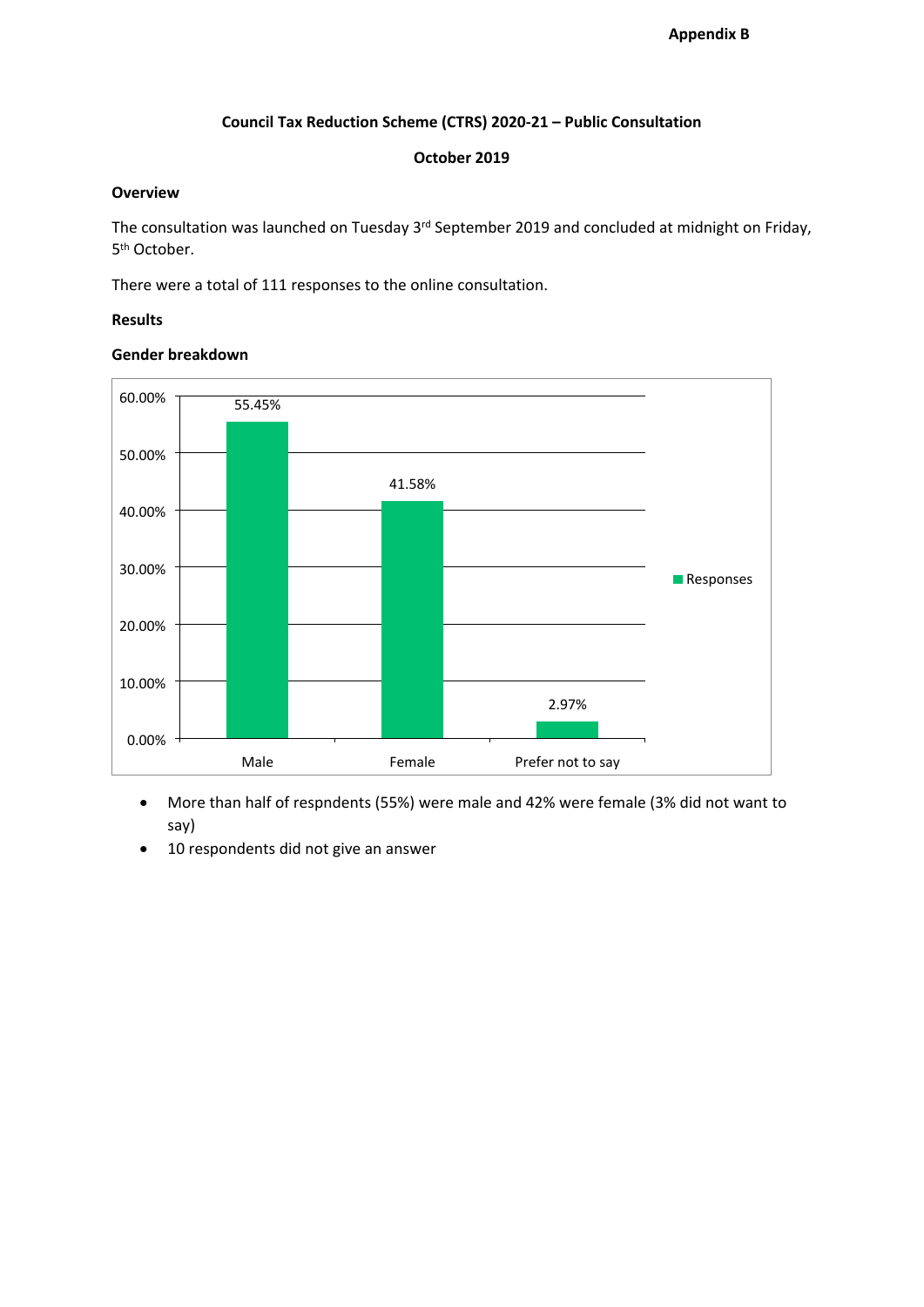# **Age breakdown**



Majority of respondents were aged between 35 and 64 (61%)

**Disability: Are your day-to-day activities limited because of a health problem or disability which has lasted, or is expected to last, at least 12 months?**



 Just over 1 in 10 of respondents (12%) had some form of disability that limited their day-today activities or stated that they had a disability which has lasted (or is expected to last) at least 12 months.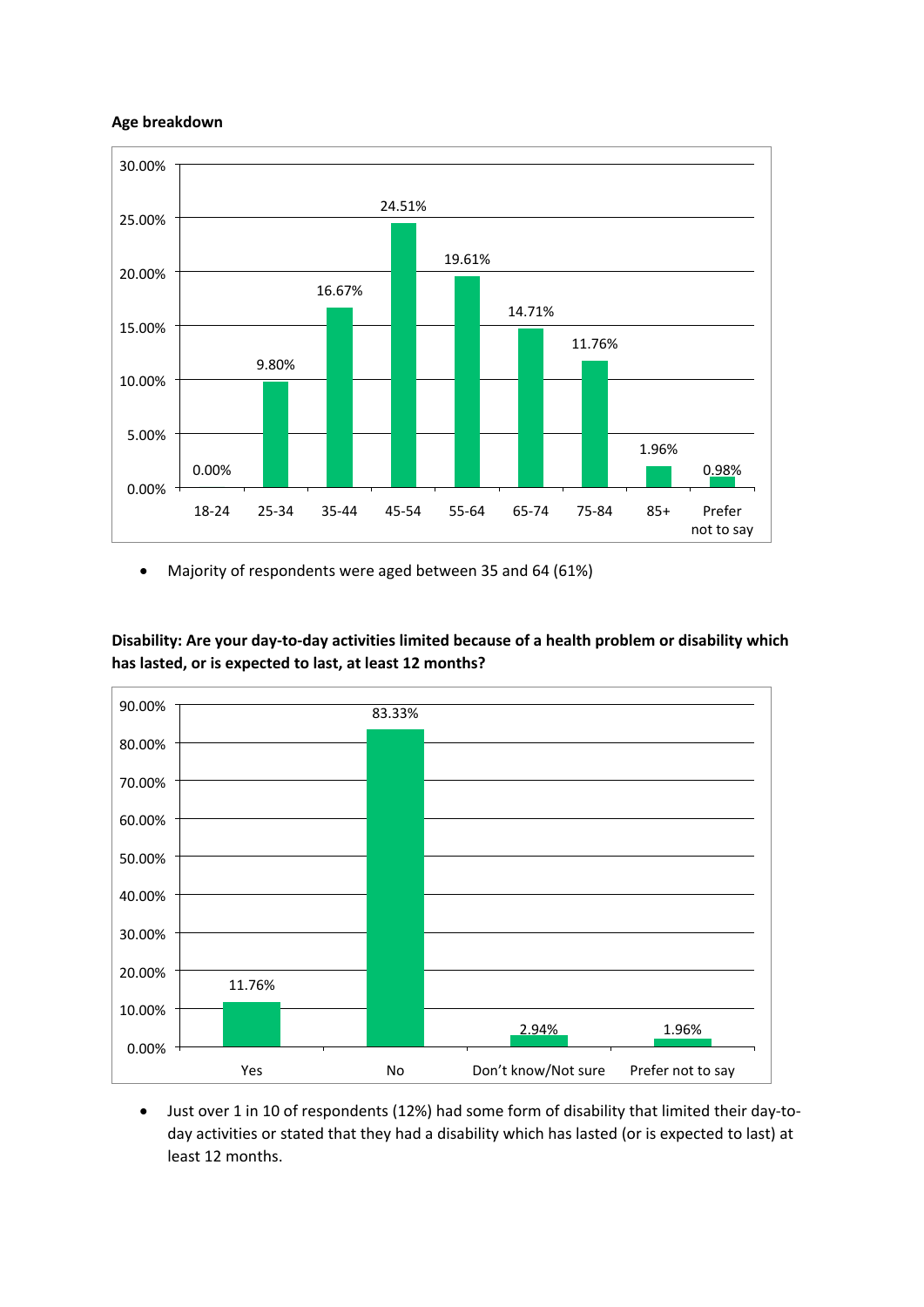# **Ethnicity**



- Vast majority of respondents classified themselves as White: British.
- Other respondents were from the following groups: White:Irish, any other whilte background, Asian or Asian British:Indian, any other Asian backround and 4% prefered not to say.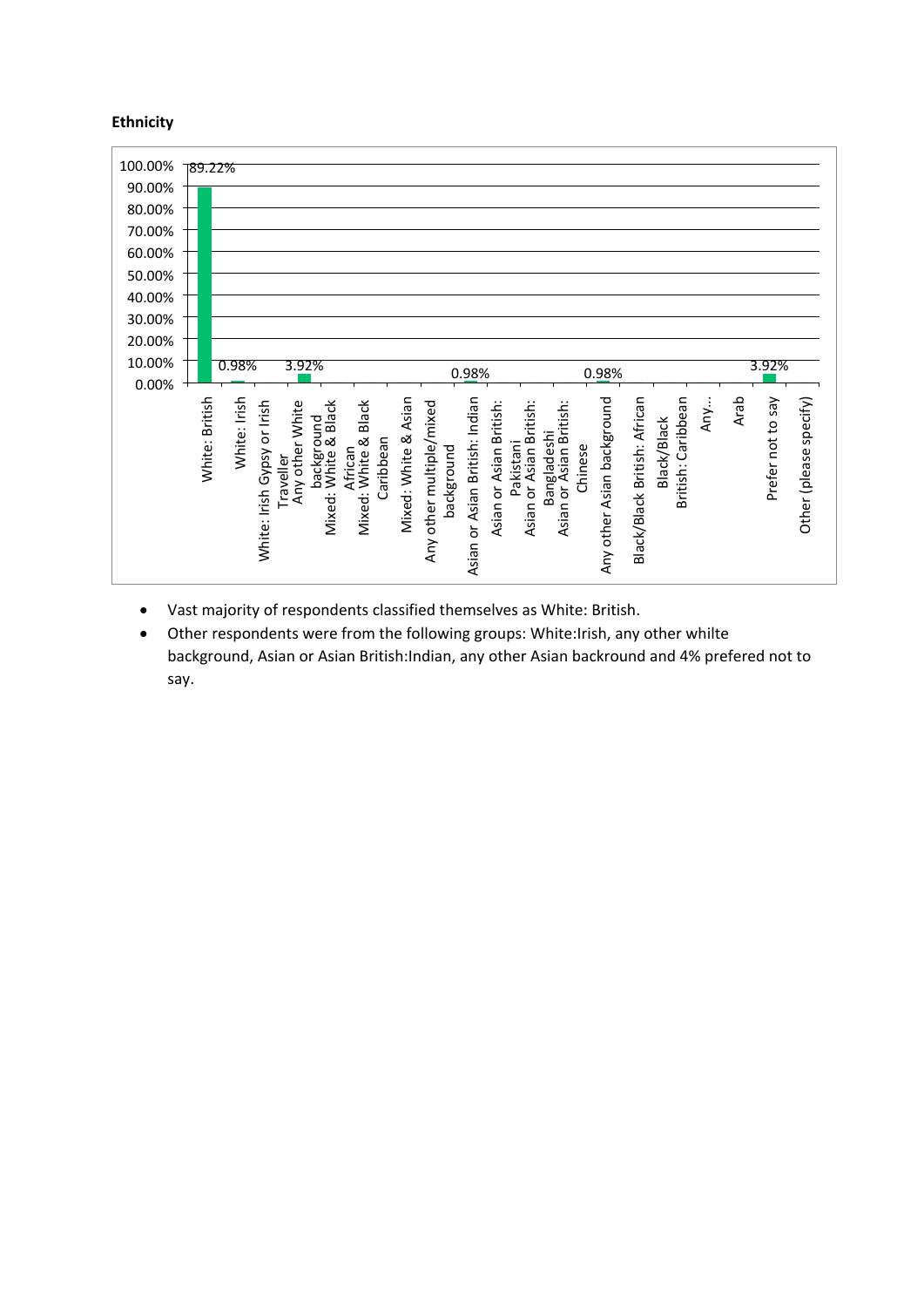

# **Are you, or someone in your household, getting a Council Tax Reduction currently?**

- 30% of those who responded (30) are either in receipt of Council Tax Reduction or someone in their household is.
- 69% were not in receipt of a Council Tax Reduction themselves or didn't have anyone in their household who was.



**Have you read the background information about the Council Tax Reduction Scheme?**

 89% of respondents (97) had read the background information on the CTRS and 8% hadn't (9). The remaining respondents 'didn't know'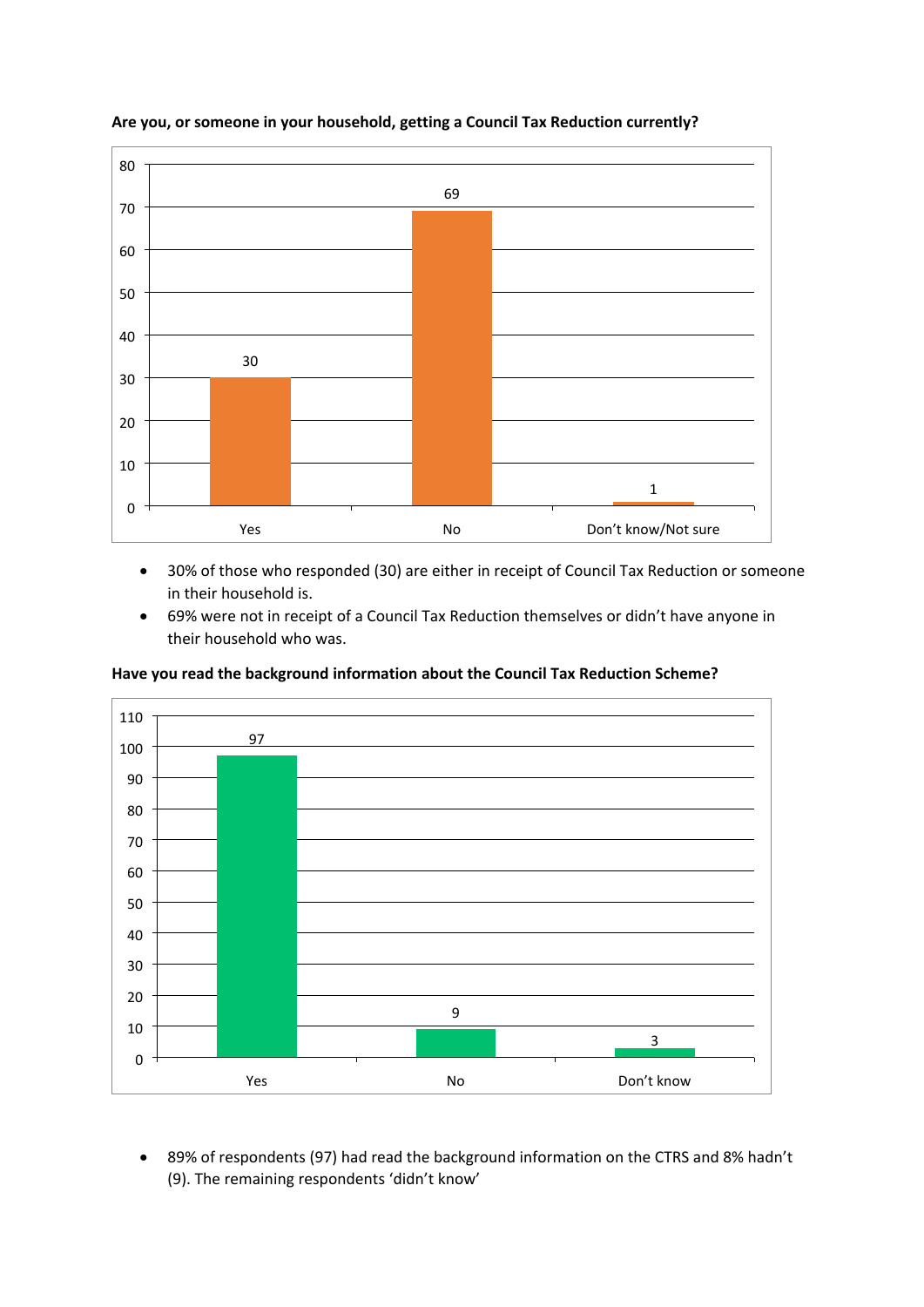

**Do you think the Council should replace the existing scheme to help reduce the number of Council Tax bills and to help with budgeting?**

- 109 people responded to this question (2 didn't complete it).
- 83% of people (91) agree that the council should replace the existing scheme to help reduce the number of Council Tax bills and to help with budgeting.
- 8% of respondents (9) don't agree with this proposal
- 11 people didn't know or didn't respond to this question

#### **Other comments:**

- **A number of additional comments to this question but majority are very positive including:**
	- $\circ$  "Council seems to be doing the right thing on reducing bills and helping people to budget"
	- o "It is easier to budget when the number of variables of income/expenditure is as low as possible"
	- $\circ$  "We are on a low income & struggling with our bills so a changed would helps us massively"
	- o "Another sensible initiative by our excellent local Council"
	- o "Over the last tax year I have had around 8 different bills come and it gets very annoying"
- An example below of some (albeit in the minority) negative feedback:
	- $\circ$  "Yes by all means change the system but not if it leaves people worse off than before. The banding system is used for non dependant deductions and it is awful. It is not flexible enough and the payments are vastly different for each band so 1 pound income can make a huge difference"
	- $\circ$  "This scheme only benefits one party. cherwell district council and their fat bank balances"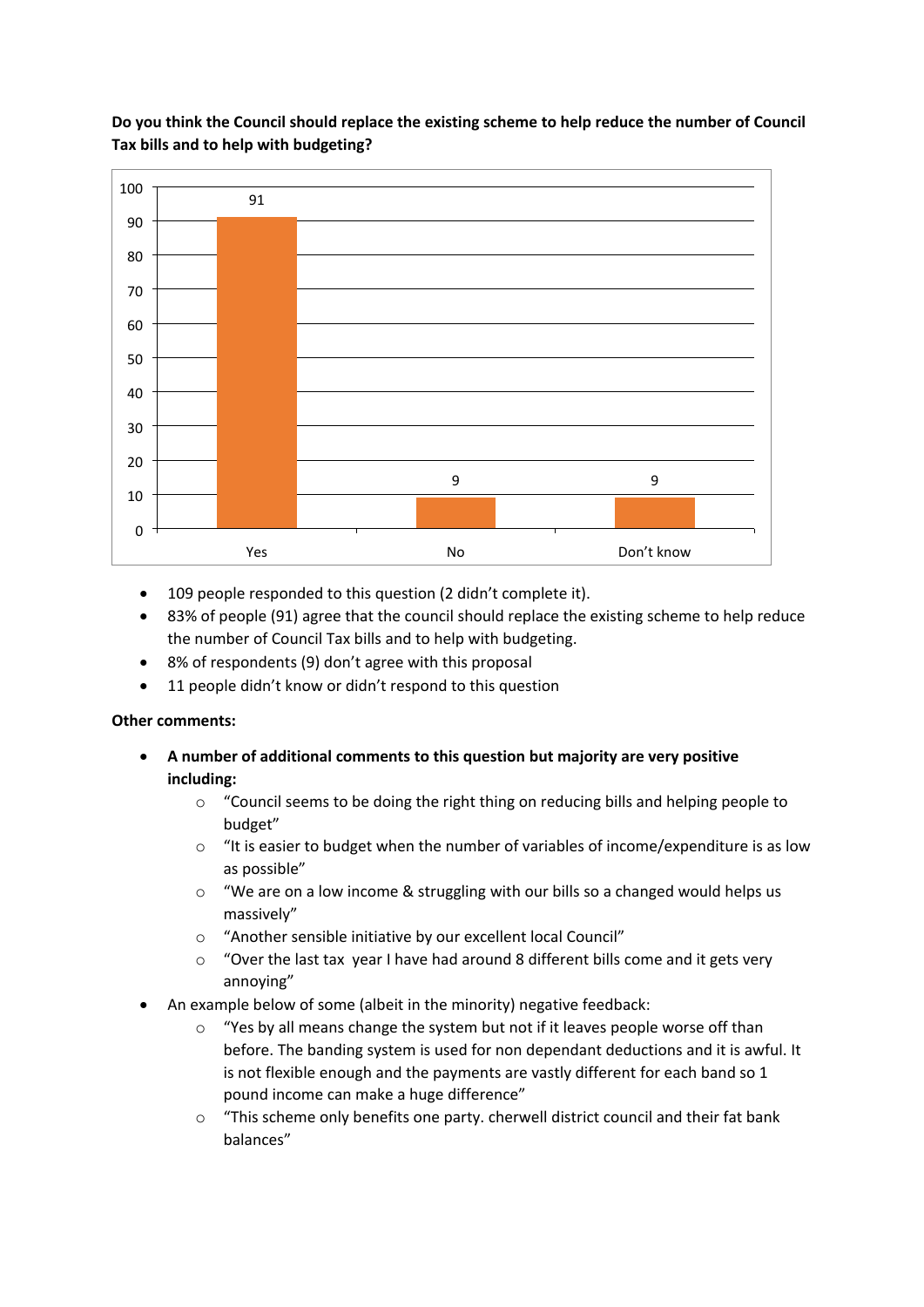#### **Should the Council introduce income bands?**



- 73% of respondents (78) agree that the council should introduce income bands.
- 20% of respondents (21) disagreed with the introduction of income bands
- 12 people didn't respond or didn't know in response to this question

# **Other comments:**

- Majority of additional comments are positive and agree that the proposals are sensible and a fairer way to calculate reductions.
- There were a very small number of negative comments:
	- o "Other than the standard rise, I am concerned moving to this will increase ours. I am due to go on maternity and need to budget".
	- o "I think they're income is still likely to fluctuate if someone is not in steady employment so it may not make any difference to what you say happens already ..."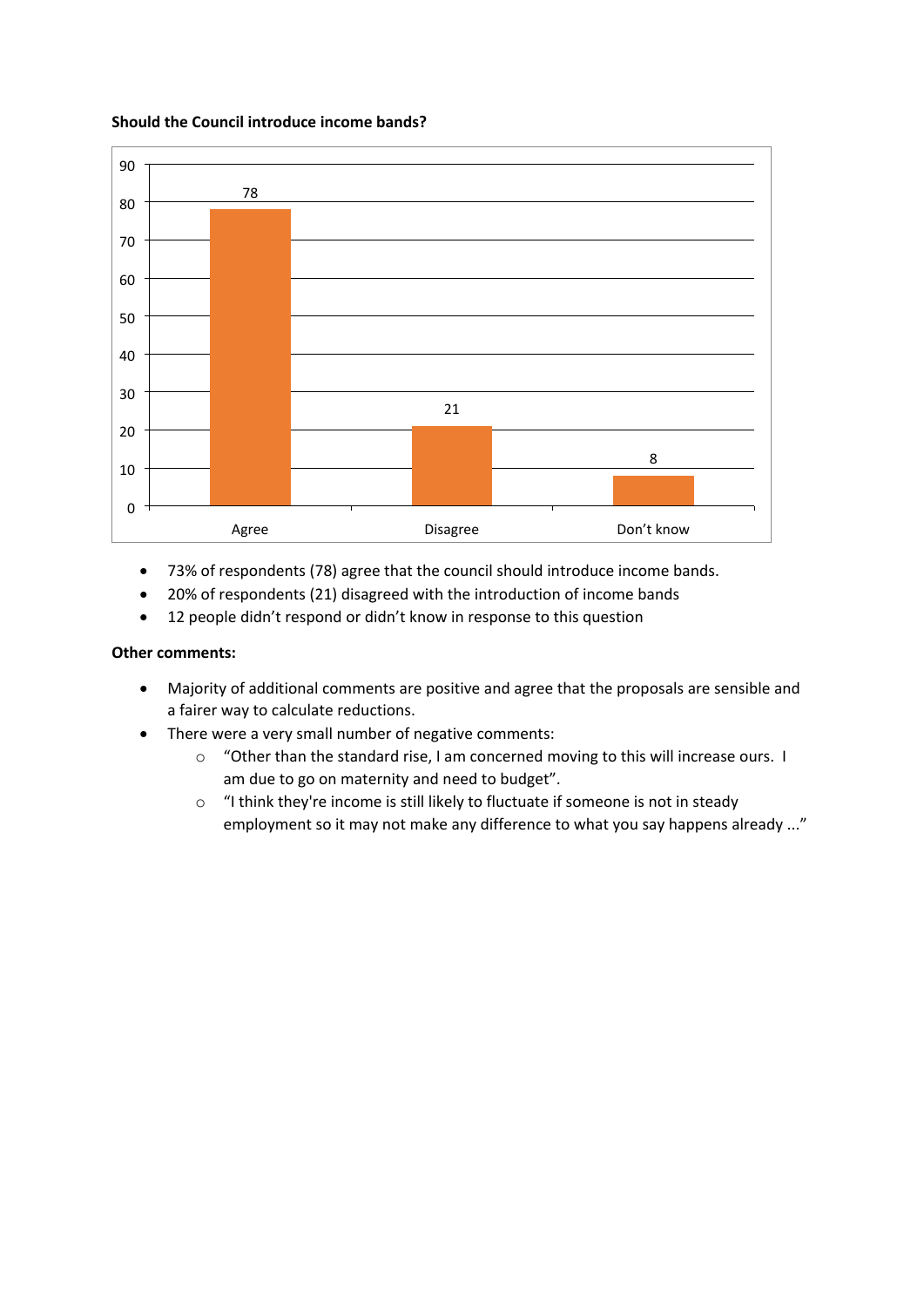

# **Do you agree or disagree with the proposed income bands?**

- 43% of respondents (45) agree with the proposed income bands
- 17% of respondents (18) disagree with the proposed income bands
- 41 people didn't know and 4 didn't resopnd to this question

Additional comments:

- There were a mixture of additional comments but some of those who responded commented that did not seem to have information on the banding included in what was sent out to them.
- Other responses included:
	- o "Bands are evenly spaced and seem fair"
	- $\circ$  "I agree that there should be a limited number of bands but there needs to consider the impact of moving from one band for another. The threshold at the higher ends of the suggested bands may need reconsidering as 1p more or less per week can mean a 25% drop/increase in a Council Tax bill"